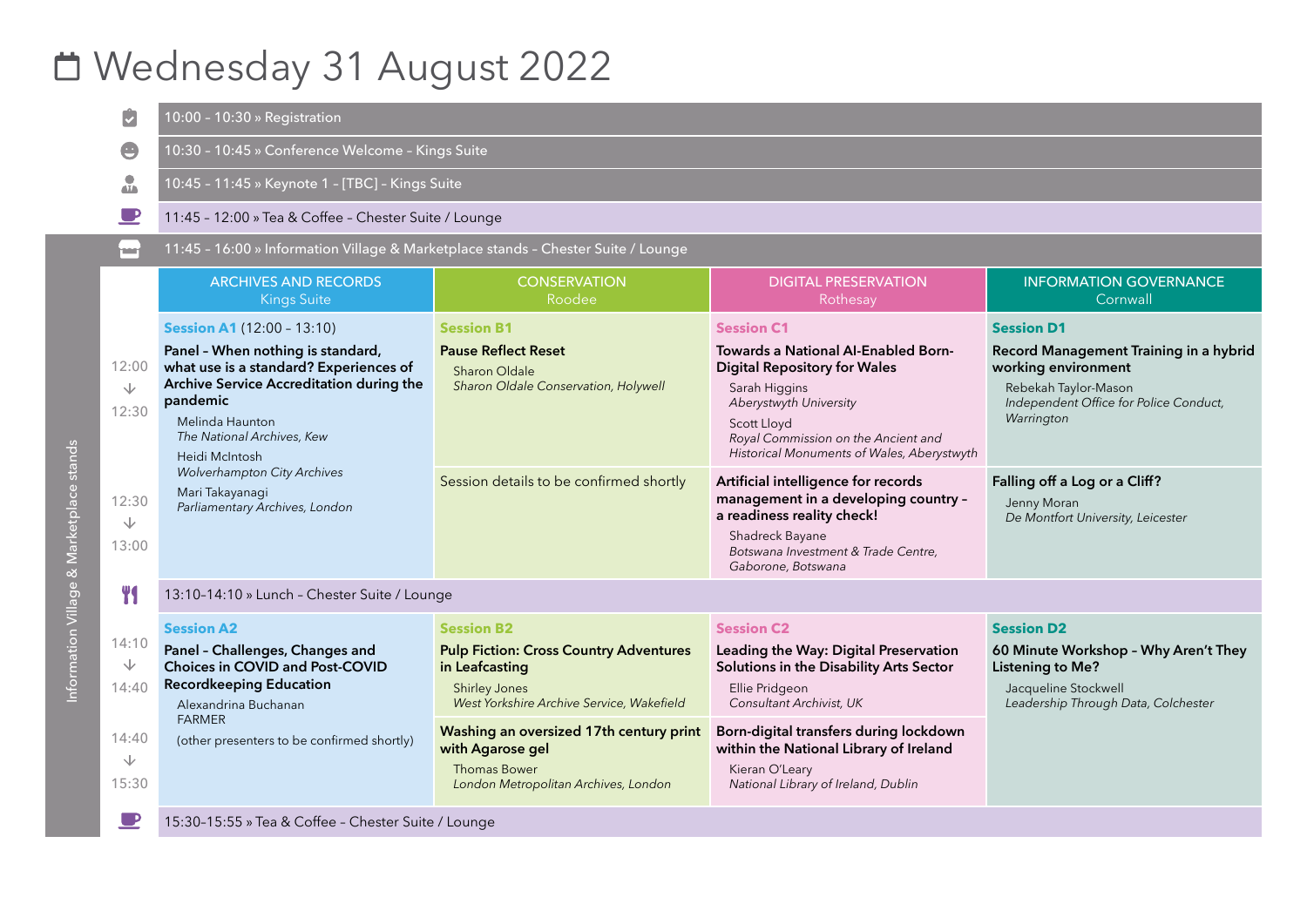### Wednesday 31 August 2022

|                                                     | <b>ARCHIVES AND RECORDS</b><br><b>Kings Suite</b>                                                                                                                                      | <b>CONSERVATION</b><br>Roodee                                                                                                                                                                                                                                                                                                                              | <b>DIGITAL PRESERVATION</b><br><b>Rothesay</b>                                                                                                                                                                                                        | <b>INFORMATION GOVERNANCE</b><br>Cornwall                                                                                                                                                                                                                                                                                                                                                                                                                 |
|-----------------------------------------------------|----------------------------------------------------------------------------------------------------------------------------------------------------------------------------------------|------------------------------------------------------------------------------------------------------------------------------------------------------------------------------------------------------------------------------------------------------------------------------------------------------------------------------------------------------------|-------------------------------------------------------------------------------------------------------------------------------------------------------------------------------------------------------------------------------------------------------|-----------------------------------------------------------------------------------------------------------------------------------------------------------------------------------------------------------------------------------------------------------------------------------------------------------------------------------------------------------------------------------------------------------------------------------------------------------|
| 15:55<br>$\sqrt{ }$<br>16:25<br>16:25<br>V<br>16:55 | <b>Session A3</b><br>60 Minute Workshop - Reimagining<br>the Archival Catalogue at The National<br><b>Archives</b><br>Alex Green, Faith Lawrence & Jenny Bunn<br>The National Archives | <b>Session B3</b><br>Panel - Looking to the future of working<br>with the past: a discussion about<br>conservation qualification, training and<br>development in the current climate<br>Julie Bon<br>National Library of Scotland, Edinburgh<br>Katie Proctor<br>West Yorkshire Archive Service, Wakefield<br>Mark O'Neill<br>Lancashire Archives, Preston | <b>Session C3</b><br><b>Bridging the Digital Gap Traineeships:</b><br>The Challenges of Advancing Digital<br><b>Archiving Through a Diversity</b><br>Programme<br>Chris Jones<br>The National Archives, London<br>(panelists to be confirmed shortly) | <b>Session D3</b><br>Developing an Information Governance<br>Framework at the British Geological<br>Survey: A challenge of governing an<br>organisation with 187 years' worth of<br>national legacy<br>Jaana Pinnick<br>British Geological Survey, Nottingham<br><b>Advocating for Change: Developing</b><br>Records Management in the Falkland<br><b>Islands</b><br>Chloe Anderson-Wheatley<br>Falkland Islands Government, Stanley,<br>Falkland Islands |
| Y                                                   | 17:15 - 19:00 » Dinner - Stables Restaurant                                                                                                                                            |                                                                                                                                                                                                                                                                                                                                                            |                                                                                                                                                                                                                                                       |                                                                                                                                                                                                                                                                                                                                                                                                                                                           |
|                                                     | 19:30 - 21:00 » Drinks Reception - Chester Cathedral                                                                                                                                   |                                                                                                                                                                                                                                                                                                                                                            |                                                                                                                                                                                                                                                       |                                                                                                                                                                                                                                                                                                                                                                                                                                                           |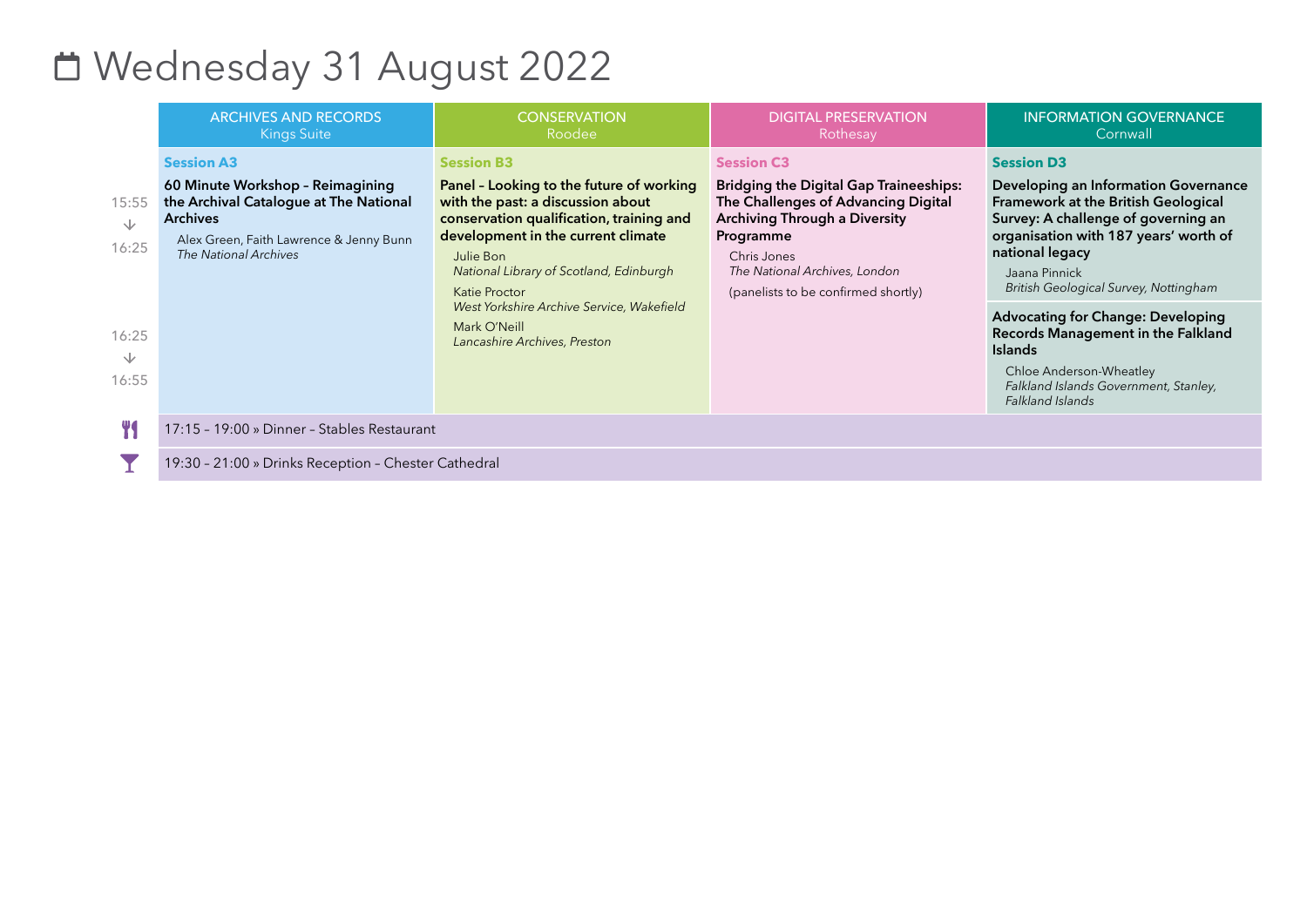#### Thursday 1 September 2022

|                                          | $\overline{\checkmark}$             | 09:00 - 09:30 » Registration                                                                                                                      |                                                                                                                                                                                                                                                                                   |                                                                                                                                                                                      |                                                                                                                                                                                             |  |
|------------------------------------------|-------------------------------------|---------------------------------------------------------------------------------------------------------------------------------------------------|-----------------------------------------------------------------------------------------------------------------------------------------------------------------------------------------------------------------------------------------------------------------------------------|--------------------------------------------------------------------------------------------------------------------------------------------------------------------------------------|---------------------------------------------------------------------------------------------------------------------------------------------------------------------------------------------|--|
|                                          | $\frac{1}{\sqrt{2}}$                | 09:30 - 10:40 » Keynote 2 - David Smith, Department for Levelling Up, Housing and Communities - Kings Suite                                       |                                                                                                                                                                                                                                                                                   |                                                                                                                                                                                      |                                                                                                                                                                                             |  |
|                                          |                                     | 10:40 - 11:10 » Tea & Coffee - Chester Suite / Lounge                                                                                             |                                                                                                                                                                                                                                                                                   |                                                                                                                                                                                      |                                                                                                                                                                                             |  |
|                                          | mar i                               | 10:40 - 17:00 » Information Village & Marketplace stands - Chester Suite / Lounge                                                                 |                                                                                                                                                                                                                                                                                   |                                                                                                                                                                                      |                                                                                                                                                                                             |  |
|                                          |                                     | <b>ARCHIVES AND RECORDS</b><br>Kings Suite                                                                                                        | <b>CONSERVATION</b><br>Roodee                                                                                                                                                                                                                                                     | <b>DIGITAL PRESERVATION</b><br>Rothesay                                                                                                                                              | <b>INFORMATION GOVERNANCE</b><br>Cornwall                                                                                                                                                   |  |
|                                          | 11:10<br>∿<br>11:50                 | <b>Session A4</b><br>Effective disaster recovery: how to train your team<br>Emma Dadson<br>Harwell Restoration, Harwell                           |                                                                                                                                                                                                                                                                                   | <b>Session C4</b><br>'State of the (Digital) Art?': Digital<br>Preservation during Scotland's Rock Art<br>Project<br>Frederick Alexander<br>Historic Environment Scotland, Edinburgh | <b>Session D4</b><br>- Automating the governance and<br>digital preservation of long-term<br>Microsoft 365 records and content<br>Gareth Bennett<br>Preservica, Abingdon                    |  |
| Information Village & Marketplace stands | 11:50<br>$\sqrt{}$<br>12:30         | <b>Artificial Intelligence and Archives</b><br>Management<br>Ke Liu<br>Renmin University of China, Beijing<br>(pre-recorded session)              | <b>Session B4</b><br>'Hidden treasures, in secret kept, in<br>silence sealed': the conservation and<br>material analysis of two Early Modern<br>manuscripts<br>Victoria Stevens<br>Independent, Caversham, Reading<br><b>Bridget Warrington</b><br>Independent, Finghall, Leyburn | May Open Source Be With You - Digital<br>Preservation for all!<br>Karyn Williamson<br>abrdn, Edinburgh                                                                               | Microsoft 365 Records Management in<br>the Post Covid era<br>Sara Fennah<br>Leadership Through Data, Essex                                                                                  |  |
|                                          | Y <sub>1</sub>                      | 12:30-13:30 » Lunch - Chester Suite / Lounge                                                                                                      |                                                                                                                                                                                                                                                                                   |                                                                                                                                                                                      |                                                                                                                                                                                             |  |
|                                          | 13:30<br>$\overline{\vee}$<br>14:00 | <b>Session A5</b><br>Panel - Equity, Diversity & Inclusion:<br><b>Taking Stock</b><br>(ARA board led panel, panelists to be<br>confirmed shortly) | <b>Session B5</b><br>13:30-14:15<br>Presenting the pocket diaries of Michael<br>Collins, 1918-1922: Conservation,<br>access, and interpretation                                                                                                                                   | <b>Session C5</b><br>This green and pleasant storage<br><b>Stacey Anderson</b><br>The Box, Plymouth                                                                                  | <b>Session D5</b><br><b>Governing Microsoft Teams</b><br>Rob Bath<br>Intelogy, London; IRMS, St Albans                                                                                      |  |
|                                          | 14:00<br>$\sqrt{2}$<br>14:25        | <b>Exhibitions as Spaces of Collaboration</b><br>and Inclusion<br>Peter Lester<br>Independent Researcher, Leicester                               | Zoë Reid<br>National Archives, Dublin                                                                                                                                                                                                                                             | Reducing Costs and Barriers to Transfer<br>with Whole-System Preservation<br>Euan Cochrane<br>Yale University Library, New Haven, USA                                                | Panel session on MS 365<br>Gareth Bennett<br>Preservica, Abingdon<br>Sara Fennah<br>Jacqueline Stockwell<br>Leadership Through Data, Essex<br>Rob Bath<br>Intelogy, London; IRMS, St Albans |  |
|                                          |                                     | <b>Session A5 continues on next page</b>                                                                                                          | <b>Session B5 continues on next page</b>                                                                                                                                                                                                                                          |                                                                                                                                                                                      |                                                                                                                                                                                             |  |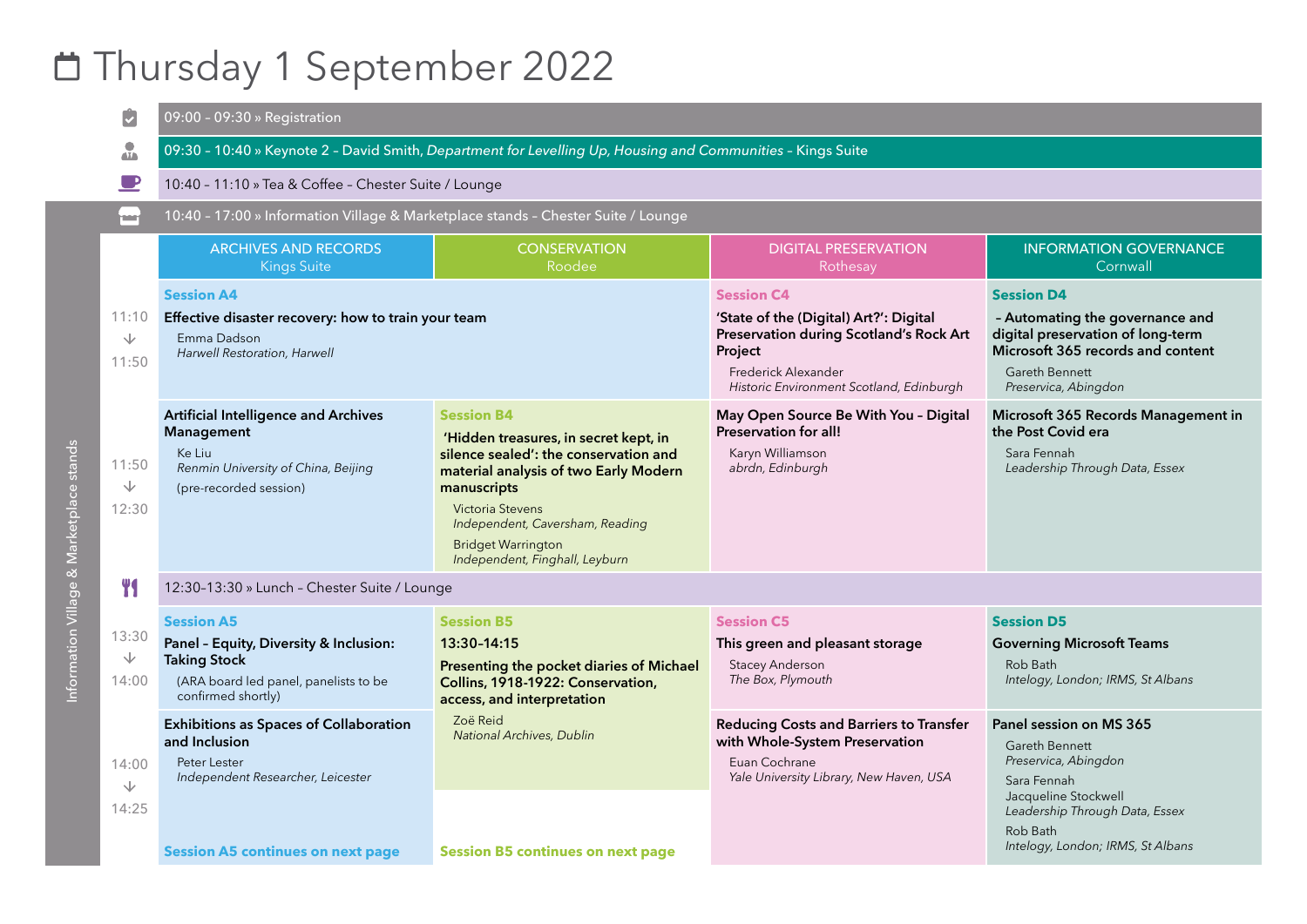## Thursday 1 September 2022

|                     | <b>ARCHIVES AND RECORDS</b><br><b>Kings Suite</b>                                                                                                                                    | <b>CONSERVATION</b><br>Roodee                                                                                                                                                                        | <b>DIGITAL PRESERVATION</b><br>Rothesay                                                                                                                                                   | <b>INFORMATION GOVERNANCE</b><br>Cornwall                                                                                                                                                                                   |  |
|---------------------|--------------------------------------------------------------------------------------------------------------------------------------------------------------------------------------|------------------------------------------------------------------------------------------------------------------------------------------------------------------------------------------------------|-------------------------------------------------------------------------------------------------------------------------------------------------------------------------------------------|-----------------------------------------------------------------------------------------------------------------------------------------------------------------------------------------------------------------------------|--|
| 14:25<br>↓<br>14:50 | <b>Session A5 continued</b><br>Decolonising the Corporate: a case<br>study of Lloyd's of London<br>Victoria Lane<br>Lloyd's of London, London                                        | <b>Session B5 continued</b><br>Mould in archives and repositories -<br>Preventing & solving conservation,<br>health & legal issues<br>Dr Jagjit Singh<br><b>Environmental Building Solutions Ltd</b> |                                                                                                                                                                                           |                                                                                                                                                                                                                             |  |
| $\blacksquare$      | 14:50-15:20 » Ice cream, tea & coffee break sponsored by <b>Bruynzeel</b> - Chester Suite / Lounge                                                                                   |                                                                                                                                                                                                      |                                                                                                                                                                                           |                                                                                                                                                                                                                             |  |
| 15:20<br>↓<br>15:50 | <b>Session A6</b><br>Preserving diverse stories in challenging<br>times - comparing Community Archives<br>across Europe<br><b>Andrew Flinn</b><br>UCL, London<br>Luisa Metelo Seixas | <b>Session B6</b><br>Thinking outside the Archive Box<br>Rosalind Bos<br>Seven Stories The National Centre for<br>Children's Books, Newcastle upon Tyne                                              | <b>Session C6</b><br>Digital Preservation with Sociotechnical<br>Approach<br>Irina Schmid                                                                                                 | <b>Session D6</b><br>'At scale' and 'specific': Two approaches<br>to providing access to potentially<br>sensitive born digital material<br>Chris Grygiel<br>Special Collections, Brotherton Library,<br>University of Leeds |  |
| 15:50<br>◡<br>16:20 | NOVA University of Lisbon, Institute of<br><b>Contemporary History</b><br>Magdalena Wiśniewska-Drewniak<br>Nicolaus Copernicus University, Toruń,<br>Poland                          | <b>Conserving Bishop Cosin's Library -</b><br>Identifying priorities for a time-limited<br>project<br><b>Tony King</b><br>Lauren Moon-Schott<br>Durham University, Durham                            | Digital preservation by collaboration:<br>Archives, records management and<br>research data management<br>Juulia Ahvensalmi<br>Kirsten Hylan<br>St George's, University of London, London | <b>Unlocking Our Sound Heritage:</b><br>challenges and solutions to clearing<br>archival sound recordings for online<br>Amanda House<br>British Library, London                                                             |  |
|                     | 16:30 - 17:30 » Poster session & Conference fringe session                                                                                                                           |                                                                                                                                                                                                      |                                                                                                                                                                                           |                                                                                                                                                                                                                             |  |
|                     | 19:30 - 20:00 » Drinks Reception - Chester Suite                                                                                                                                     |                                                                                                                                                                                                      |                                                                                                                                                                                           |                                                                                                                                                                                                                             |  |

Y<sub>1</sub> 20:00 – late » Gala dinner – Kings Suite

Information Village & Marketplace stands Information Village & Marketplace stands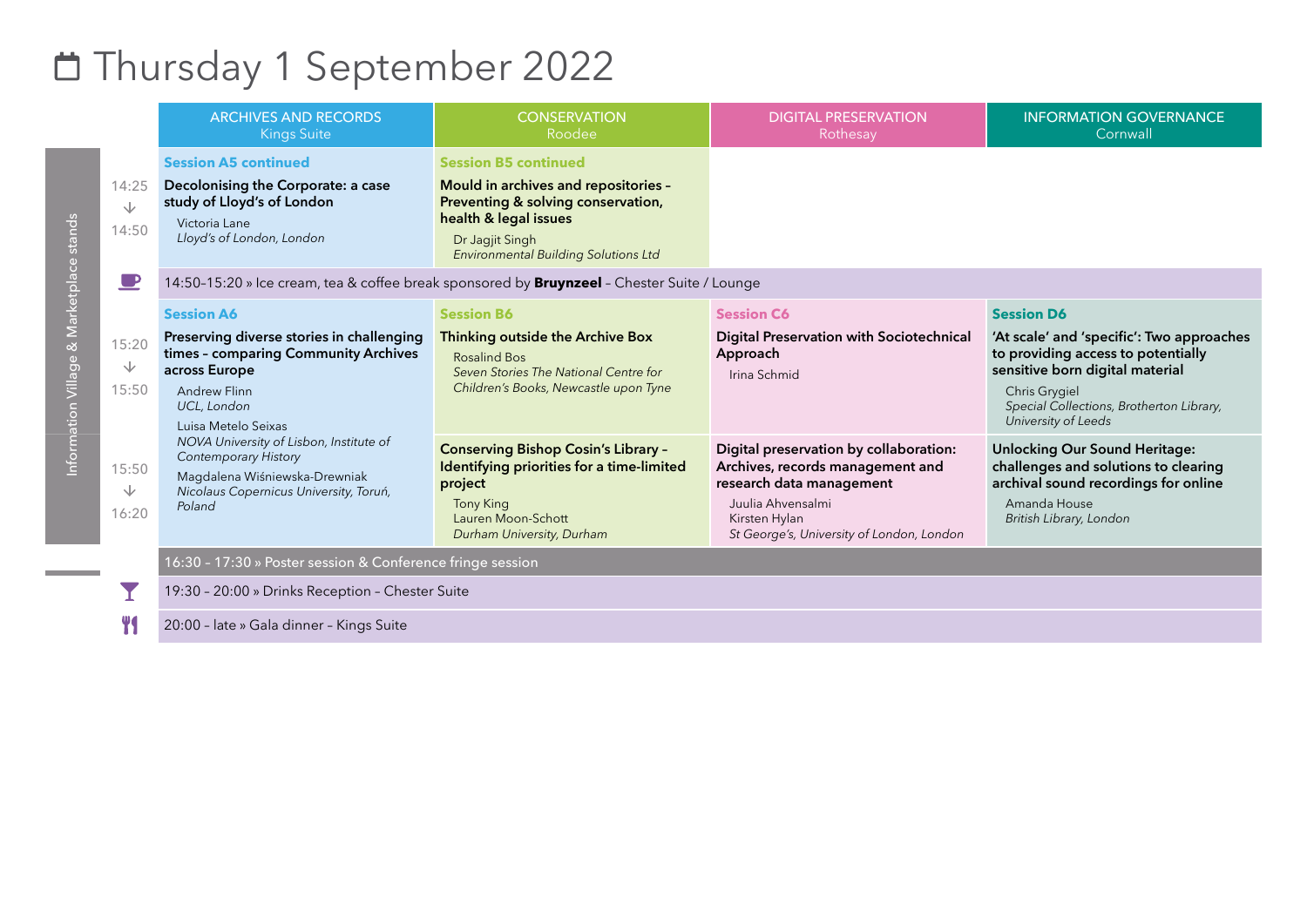## Friday 2 September 2022

| $\ddot{\bm{\cdot}}$          | 09:00 - 09:30 » Registration                                                                                                                                                                                       |                                                                                                                                                                                                                          |                                                                                                                                                                                                                                                                                                     |                                                                                                                                                                   |  |
|------------------------------|--------------------------------------------------------------------------------------------------------------------------------------------------------------------------------------------------------------------|--------------------------------------------------------------------------------------------------------------------------------------------------------------------------------------------------------------------------|-----------------------------------------------------------------------------------------------------------------------------------------------------------------------------------------------------------------------------------------------------------------------------------------------------|-------------------------------------------------------------------------------------------------------------------------------------------------------------------|--|
| $\frac{1}{2}$                | 09:30 - 10:40 » Keynote 3 - Zoë Reid, National Archives, Dublin - Kings Suite                                                                                                                                      |                                                                                                                                                                                                                          |                                                                                                                                                                                                                                                                                                     |                                                                                                                                                                   |  |
|                              | 10:40 - 11:10 » Tea & Coffee - Chester Suite / Lounge                                                                                                                                                              |                                                                                                                                                                                                                          |                                                                                                                                                                                                                                                                                                     |                                                                                                                                                                   |  |
|                              | <b>ARCHIVES AND RECORDS</b><br><b>Kings Suite</b>                                                                                                                                                                  | <b>CONSERVATION</b><br>Roodee                                                                                                                                                                                            | <b>DIGITAL PRESERVATION</b><br>Rothesay                                                                                                                                                                                                                                                             | <b>INFORMATION GOVERNANCE</b><br>Cornwall                                                                                                                         |  |
| 11:10<br>◡<br>11:30          | <b>Session A7</b><br>Left With Love: Archiving Tragedy in<br>Plymouth<br>Louisa Blight<br>The Box, Plymouth                                                                                                        | <b>Session B7</b><br><b>Making Conservation Happen! The</b><br>Dickens Fellowship Scrapbooks Project -<br>A Tale of Conservation and Cataloguing<br>in Lockdown<br><b>Ann-Marie Miller</b><br>Codex Conservation, London | <b>Session C7</b><br>60 Minute Workshop - Facing forward<br>with digital: a lean coffee discussion<br>Andrew Janes<br>ARA Section for Archives and Technology<br>and The National Archives, Kew<br>Emma Hancox<br>ARA Section for Archives and Technology<br>and the University of Bristol, Bristol | <b>Session D7</b><br>Police and the Public Records Act: The<br>historical record versus accountability<br>Angie Sutton-Vane<br>The Open University, Milton Keynes |  |
| 11:30<br>↓<br>11:50          | <b>Creating a COVID-19 Public Inquiry</b><br>Archive: The challenges of cataloguing<br><b>Public Health Wales NHS Trust's</b><br>pandemic response<br>Katie Finn<br>Martin O'Brien<br>Public Health Wales, Cardiff | 60 Minute Workshop - Stitches (just)<br>in time: textiles in archive conservation<br>history and conservation<br>Victoria Stevens<br>Victoria Stevens ACR Conservation and<br>Preservation Ltd.                          |                                                                                                                                                                                                                                                                                                     | Session details to be confirmed shortly                                                                                                                           |  |
| 11:50<br>↓<br>12:10          | Personal recordkeeping during the<br>COVID-19 pandemic: some personal<br>reflections on what this means for family<br>archives<br>Francis Garaba                                                                   |                                                                                                                                                                                                                          |                                                                                                                                                                                                                                                                                                     | Session details to be confirmed shortly                                                                                                                           |  |
| 12:10<br>$\sqrt{2}$<br>12:30 | The lessons of the 1918 Influenza<br>Pandemic were forgotten - how do<br>we overcome the challenge of not<br>forgetting this time?<br><b>Toby Green</b><br>Coherent Digital, Paris, France                         |                                                                                                                                                                                                                          |                                                                                                                                                                                                                                                                                                     | Session details to be confirmed shortly                                                                                                                           |  |
|                              | 12:30-13:30 » Lunch - Chester Suite / Lounge                                                                                                                                                                       |                                                                                                                                                                                                                          |                                                                                                                                                                                                                                                                                                     |                                                                                                                                                                   |  |